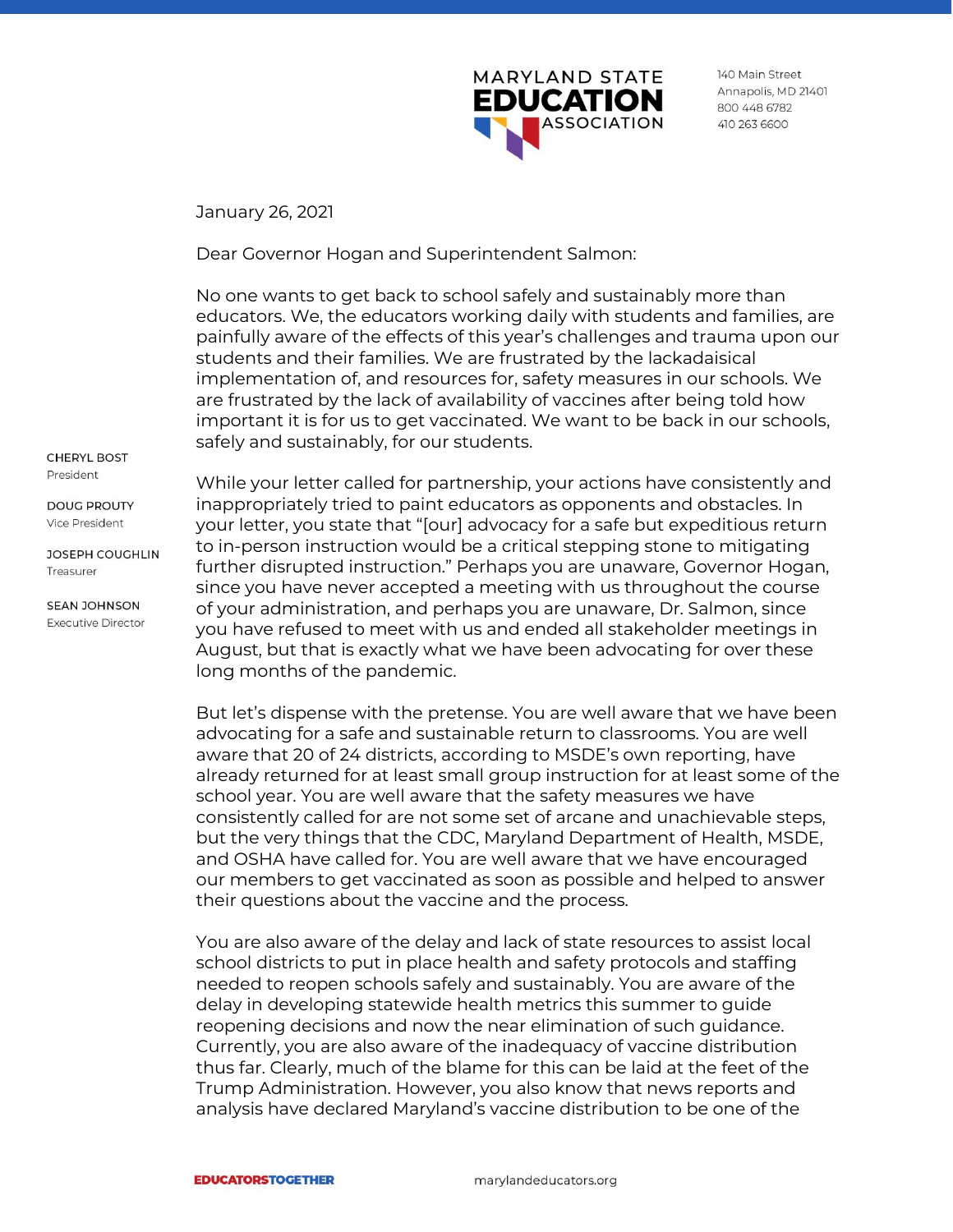

slowest in the country. Data compiled by Oxford University from the CDC indicates that Maryland has the 12th -lowest level of vaccinations per 100 residents among all the states, just above Kansas and less than half the rate of the states with the highest levels of vaccination distribution.<sup>1</sup> Many educators are hearing at your press conferences that they can now get vaccines only to find no vaccine available to them in their counties. It is deeply disappointing that you are spending your time and energy blaming and threatening educators rather than fixing the problems that are making it harder to reopen our schools and state more broadly.

During your press conference, you, Governor Hogan, declared that there is "no public health reason for county school boards to keep students out of school." This statement would be laughable if it were not so dangerous. It is abundantly clear in light of the escalating number of infections, mutations, and deaths that coronavirus is anything but predictable. The risk of infection increases dramatically when individuals are in close physical proximity, particularly indoors, in spaces with poor outside air ventilation, and for extended periods of time. What has also become clear is that school-aged children who are infected with coronavirus can transmit it to the adults with whom they have contact. The *Wall Street Journal* reported on January 16 that "recent studies and outbreaks show that schoolchildren, even younger ones, can play a significant role in spreading infections."<sup>2</sup> A Calder Center study released in December of Michigan and Washington found that "reopening schools in areas with higher caseloads, though, does spread the virus."<sup>3</sup> This question is far from settled, despite your pronouncements.

As a result, a multi-pronged approach of mitigation strategies is necessary to limit the spread of coronavirus in schools. The CDC unequivocally states that "resuming and maintaining in-person learning may pose risks to children, teachers, school administrators, and other staff in the school environment, and their families and household members." The CDC continues to state that the decision to re-open schools must be weighed against the risks of spreading coronavirus in the school and community. No one should allow a reckless public relations action to outweigh the public health risks.

<sup>1</sup> "State-by-state data on COVID-19 vaccinations in the United States," University of Oxford, [https://ourworldindata.org/us-states-vaccinations.](https://ourworldindata.org/us-states-vaccinations) 

<sup>2</sup> "Europe's Schools Are Closing Again on Concerns They Spread Covid-19," *Wall Street Journal*, January 16, [https://www.wsj.com/articles/europes-schools-are-closing-again-on](https://www.wsj.com/articles/europes-schools-are-closing-again-on-concerns-they-spread-covid-19-11610805601)[concerns-they-spread-covid-19-11610805601.](https://www.wsj.com/articles/europes-schools-are-closing-again-on-concerns-they-spread-covid-19-11610805601)

<sup>3</sup> "Do schools spread COVID? It may depend on how bad things already are around them," *Chalkbeat*, January 4, https://www.chalkbeat.org/2021/1/4/22214312/covid-spread-schoolsresearch.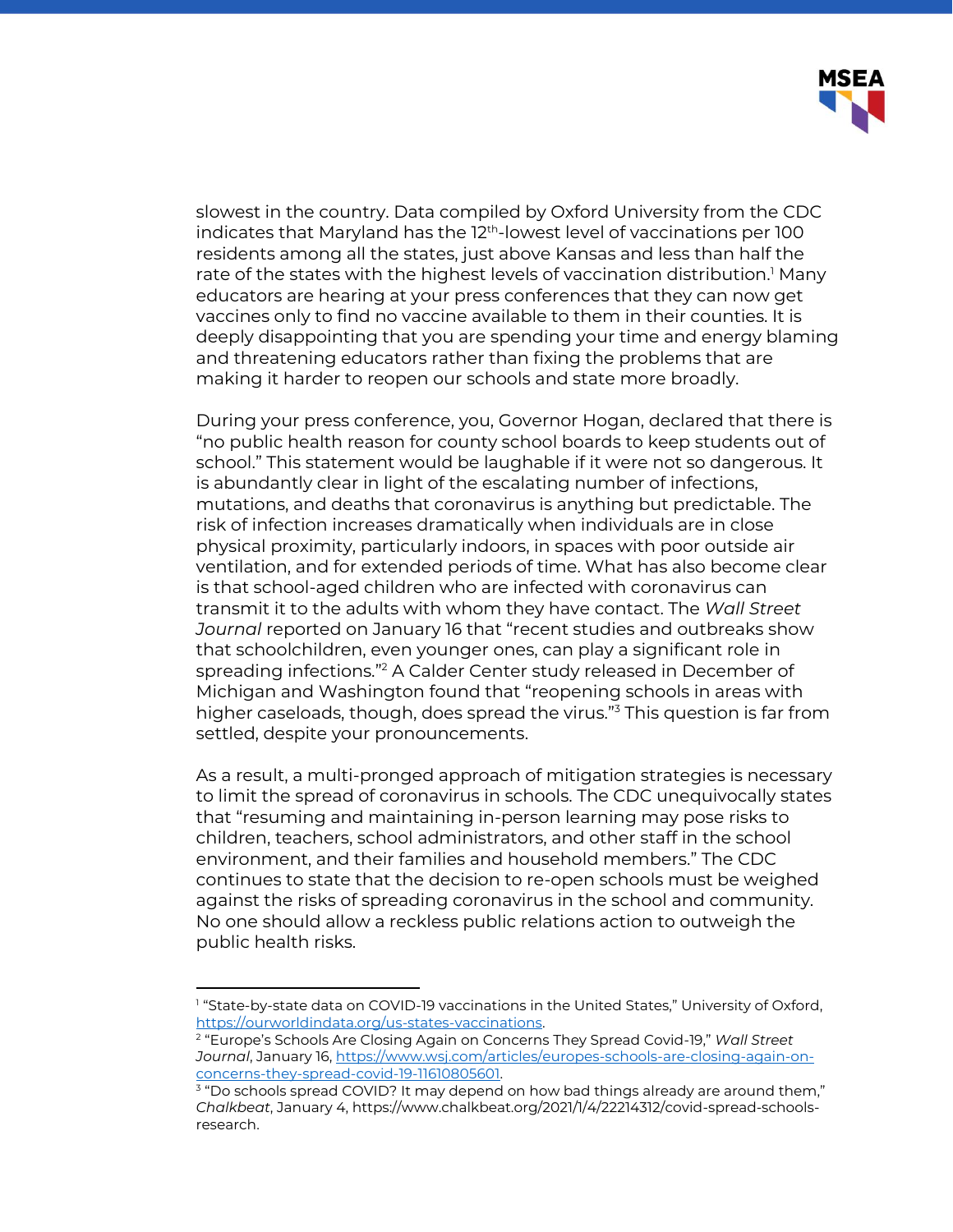

President Biden's executive order, which was signed on Thursday, the same day as your press conference, demonstrates not only thoughtful leadership but also support for a profession whose voices you have attempted to minimize and villainize in reopening discussions. It calls for federal agencies to prioritize worker safety and to provide schools with financial aid, cleaning, masking, proper ventilation, resources for testing, contact tracing, and vaccinations for educators. These critical pieces in the reopening conversation were glossed over, at best, in your announcements. The Biden executive order also requests the U.S. Departments of Education and Health and Human Services to provide new guidance for schools on whether and how schools may safely reopen. These are the types of solutions we need in our schools to properly reopen safely and a model of the type of support and leadership we desire.

In contrast, on Thursday you scrubbed from state guidance the health metrics around positivity rate and cases per 100,000, which were previously used to guide reopening decisions locally. You accused others of shifting goalposts, while you didn't just move them, you now deny their existence. Is the positivity rate no longer important? Are cases per 100,000 no longer something to worry about? At your press conference, Dr. Chan stated that "school reopening decisions should not be based on the availability of vaccinations or the level of vaccinations among staff." Less than 10 days before you—in a step we called for and praised—moved educators up to Phase 1B in vaccine distribution. Yet now it's no longer important that they receive a vaccine? The mixed messages that you are sending are confusing and anxiety-provoking to educators and many parents across the state.

Since you no longer feel these health metrics and precautions are important, I assume that you will now return to holding all of your meetings, including State Board of Education meetings, in person regardless of vaccination rates or health metrics in our state. As you know, Dr. Salmon, I have spoken during public comment about educator concerns around health and safety at State Board meetings for months and have offered to work collaboratively. I look forward to your publicizing when the State Board will be moving its meetings to in-person and how educators may continue to provide you feedback during limited public comment, which is the only way we have been able to speak to you since the school year began.

As a teacher, I am so proud of all educators who are working so hard for the children and families of Maryland. It is disheartening that you feel that educators should be threatened with the loss of pay and their license for refusing to return to schools—not that this is a legally sustainable threat